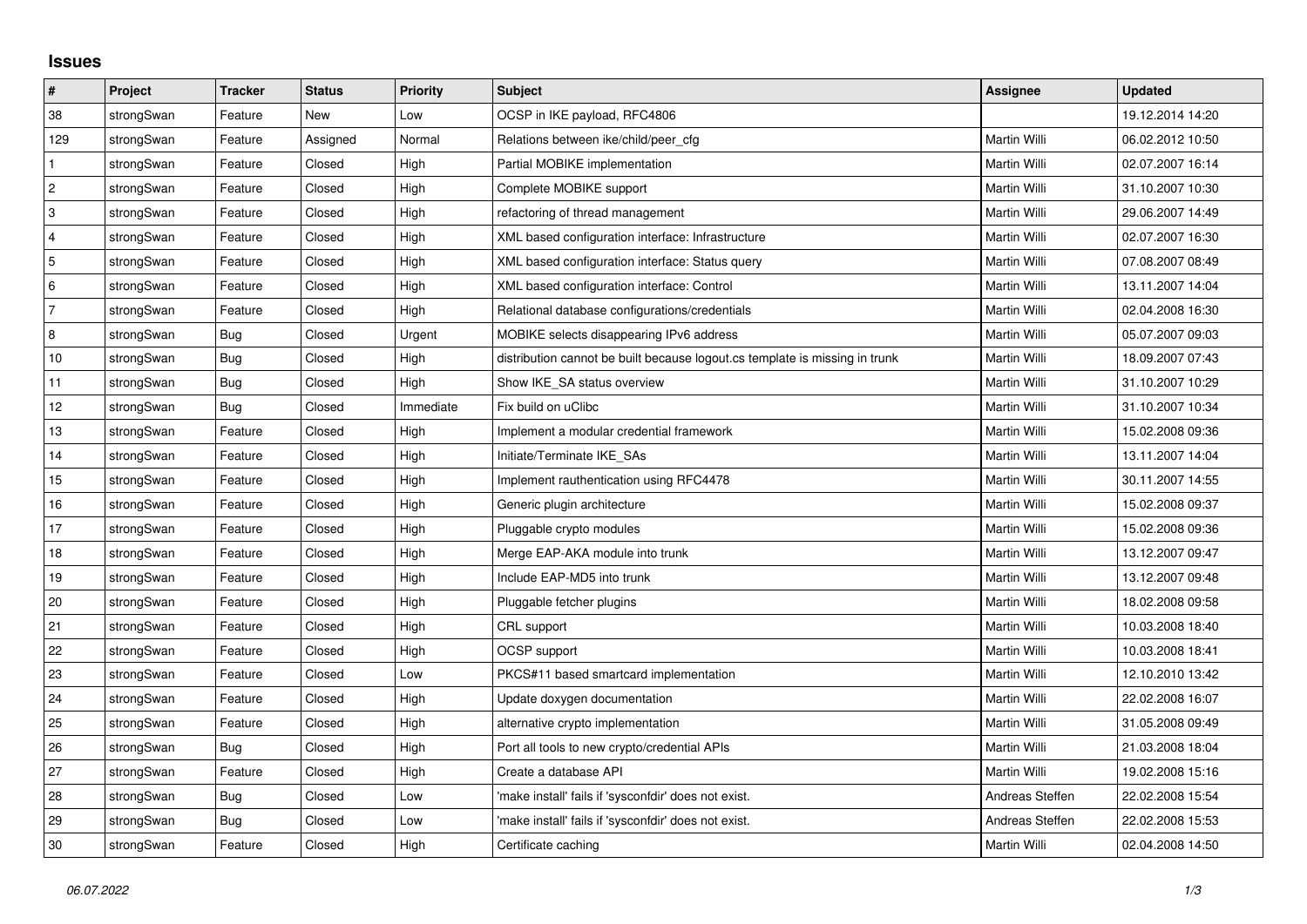| #  | Project    | <b>Tracker</b> | <b>Status</b> | <b>Priority</b> | <b>Subject</b>                                                          | <b>Assignee</b>       | <b>Updated</b>   |
|----|------------|----------------|---------------|-----------------|-------------------------------------------------------------------------|-----------------------|------------------|
| 31 | strongSwan | <b>Bug</b>     | Closed        | High            | ikev2/rw-eap-aka-rsa scenario fails                                     | Martin Willi          | 19.03.2008 15:25 |
| 32 | strongSwan | Bug            | Closed        | High            | ikev2/rw-no-idr scenario fails                                          | <b>Martin Willi</b>   | 19.03.2008 11:13 |
| 33 | strongSwan | <b>Bug</b>     | Closed        | High            | ikev2/crl-revoked scenario broken                                       | Martin Willi          | 19.03.2008 19:02 |
| 34 | strongSwan | <b>Bug</b>     | Closed        | High            | ikev2/multi-level-ca-loop segfaults                                     | Martin Willi          | 31.03.2008 09:19 |
| 35 | strongSwan | Bug            | Closed        | High            | ikev2/ocsp-no-signer-cert scenario segfaults                            | Martin Willi          | 02.04.2008 09:45 |
| 36 | strongSwan | <b>Bug</b>     | Closed        | High            | strongswan-4.2.0 does not compile with uclibe                           | Martin Willi          | 04.04.2008 13:51 |
| 37 | strongSwan | Feature        | Closed        | High            | Hash and URL support for IKEv2                                          | <b>Tobias Brunner</b> | 18.04.2008 13:38 |
| 40 | strongSwan | Feature        | Closed        | High            | NetworkManager support                                                  | Martin Willi          | 22.08.2008 12:54 |
| 41 | strongSwan | Feature        | Closed        | High            | CFG attribute provider framework                                        | Martin Willi          | 16.04.2008 11:24 |
| 42 | strongSwan | Feature        | Closed        | High            | CFG attribute handler framework                                         | Martin Willi          | 28.04.2009 10:23 |
| 43 | strongSwan | <b>Bug</b>     | Closed        | High            | missing certificate_identity in SQL database causes segfault            | Martin Willi          | 07.04.2008 10:08 |
| 44 | strongSwan | <b>Bug</b>     | Closed        | Normal          | multiple copies of ca certificate in cache                              |                       | 07.04.2008 10:51 |
| 45 | strongSwan | Bug            | Closed        | High            | Failure to open SQLite database crashes charon                          | Martin Willi          | 07.04.2008 09:16 |
| 46 | strongSwan | Feature        | Closed        | High            | DNS resolving for hosts in ike_cfg                                      | Martin Willi          | 09.06.2008 09:34 |
| 47 | strongSwan | Feature        | Closed        | High            | <b>RNG API</b>                                                          | <b>Martin Willi</b>   | 16.04.2008 11:27 |
| 48 | strongSwan | Feature        | Closed        | High            | Parallel trustchain verification                                        | Martin Willi          | 16.04.2008 11:33 |
| 49 | strongSwan | <b>Bug</b>     | Closed        | High            | starter log directly to terminal                                        | <b>Martin Willi</b>   | 30.04.2009 10:18 |
| 50 | strongSwan | Bug            | Closed        | High            | plutostderrlog option missing                                           | <b>Martin Willi</b>   | 11.05.2008 10:10 |
| 51 | strongSwan | <b>Bug</b>     | Closed        | Urgent          | fips_signer should not chek for \$(PREFIX)/libexec/ipsec/ at build time | Andreas Steffen       | 19.08.2008 21:10 |
| 52 | strongSwan | Bug            | Closed        | High            | Migrate ESP sequence number in update_sa                                | <b>Tobias Brunner</b> | 25.06.2008 08:40 |
| 53 | strongSwan | Bug            | Closed        | Normal          | Printf handler for proposal t                                           | Martin Willi          | 12.06.2008 14:23 |
| 54 | strongSwan | Feature        | Closed        | High            | <b>EAP-Identity Server functionality</b>                                | Martin Willi          | 22.08.2008 12:55 |
| 55 | strongSwan | Bug            | Closed        | High            | Implement SHA512/384/256 HMAC with proper truncation in kernel          | Martin Willi          | 03.12.2009 11:41 |
| 56 | strongSwan | <b>Bug</b>     | Closed        | High            | New interface for EAP-SIM backend                                       | Martin Willi          | 24.10.2008 10:23 |
| 57 | strongSwan | Feature        | Closed        | Normal          | new pluto connection option: verify_identifier                          | Andreas Steffen       | 25.07.2013 10:07 |
| 58 | strongSwan | <b>Bug</b>     | Closed        | Normal          | Please fix bashism in /src/ipsec/ipsec.in                               | <b>Martin Willi</b>   | 16.07.2008 09:08 |
| 59 | strongSwan | Feature        | Closed        | High            | Add additinal signal dependent parameter to bus                         | Martin Willi          | 29.07.2008 11:04 |
| 60 | strongSwan | Feature        | Closed        | High            | Implement draft-sheffer-ikev2-gtc-00 with PAM password verification     | Martin Willi          | 22.08.2008 12:59 |
| 61 | strongSwan | Bug            | Closed        | High            | When recovering from DPD, firewall rules aren't added as necessary      | Andreas Steffen       | 06.05.2013 21:43 |
| 62 | strongSwan | <b>Bug</b>     | Closed        | Normal          | ikev2 missing rekeying support not recognised                           | Martin Willi          | 14.11.2008 15:17 |
| 63 | strongSwan | Bug            | Closed        | Low             | missing in testing/testing.conf                                         | Martin Willi          | 30.09.2008 14:49 |
| 64 | strongSwan | Bug            | Closed        | High            | MOBIKE with changed NAT mappings                                        | Martin Willi          | 08.10.2008 14:21 |
| 65 | strongSwan | Bug            | Closed        | High            | Many UML tests fail                                                     | Andreas Steffen       | 07.10.2008 07:09 |